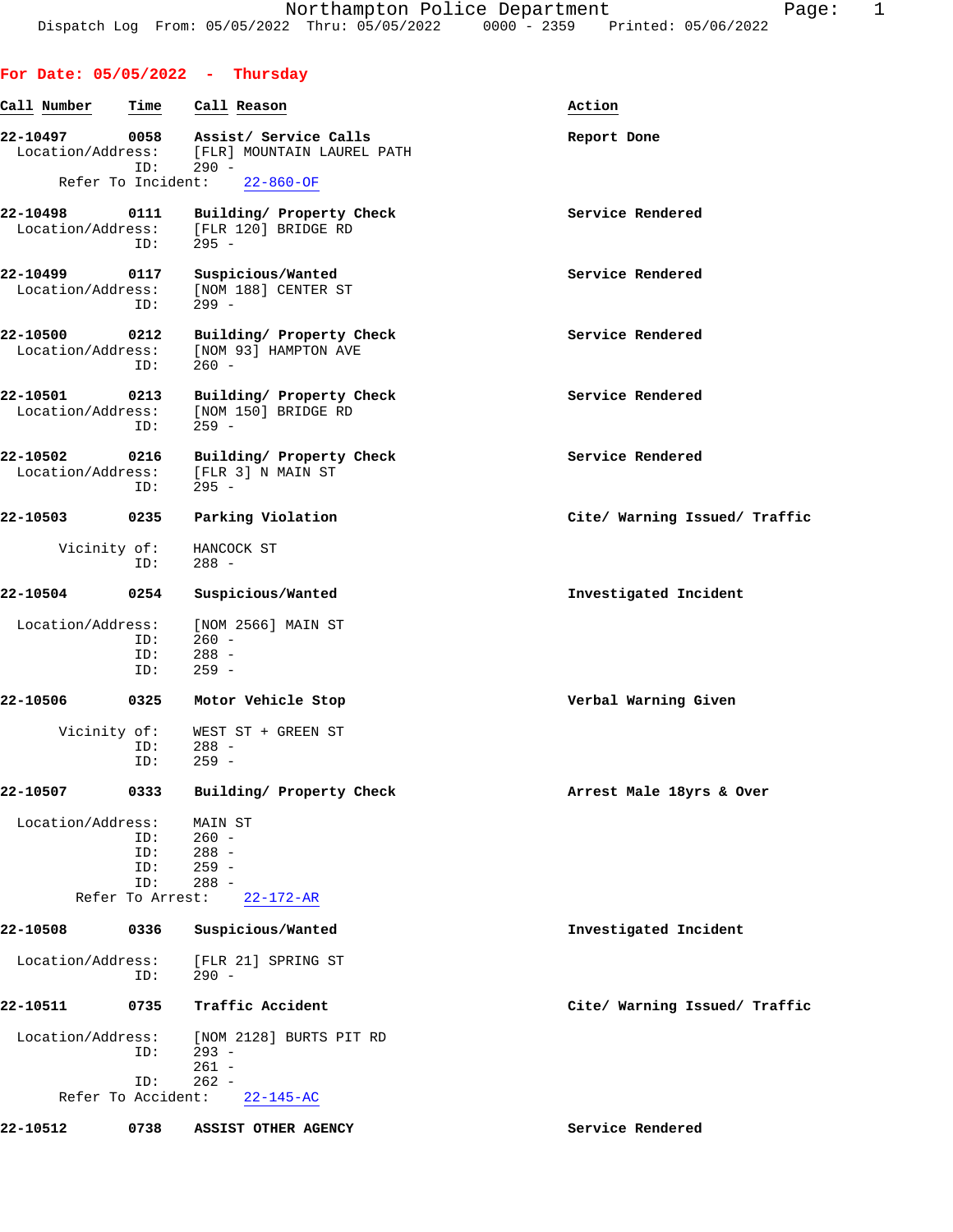|                                                               | Northampton Police Department<br>Dispatch Log From: 05/05/2022 Thru: 05/05/2022 0000 - 2359 Printed: 05/06/2022 | 2<br>Page:                    |
|---------------------------------------------------------------|-----------------------------------------------------------------------------------------------------------------|-------------------------------|
| Location/Address:<br>ID:                                      | FULTON AVE<br>$297 -$                                                                                           |                               |
|                                                               |                                                                                                                 |                               |
| 22-10513<br>0738<br>ID:                                       | Traffic, Complaint/Hazard<br>Vicinity of: [NOM 2782] KING ST<br>$191 -$                                         | Service Rendered              |
| 22-10517<br>0819<br>Location/Address:<br>ID:<br>ID:           | ASSIST OTHER AGENCY<br>GOTHIC ST<br>191 -<br>$204 -$                                                            | Service Rendered              |
| 22-10518<br>0827<br>Location:<br>ID:                          | Animal<br>[LEY] WILDLIFE REHAB<br>$427 -$                                                                       | Service Rendered              |
| 22-10520<br>0912<br>Location/Address: [FLR] AUSTIN CIR<br>ID: | Assist/ Service Calls<br>$293 -$<br>$261 -$                                                                     | Service Rendered              |
| 22-10525<br>1004                                              | Traffic Accident                                                                                                | Investigated Incident         |
| Location/Address:<br>ID:<br>ID:                               | [NOM 251] BRIDGE RD + JACKSON ST<br>191 -<br>$197 -$                                                            |                               |
| 22-10528<br>1041<br>Location/Address:<br>ID:<br>ID:           | Animal<br>[FLR 239] BRIDGE RD<br>$427 -$<br>$427 -$                                                             | Service Rendered              |
| 22-10529<br>1043                                              | Suspicious/Wanted                                                                                               | Investigated Incident         |
| Location/Address:<br>ID:<br>ID:                               | [NOM 1268] KING ST<br>247 -<br>$270 -$                                                                          |                               |
| 22-10530<br>1045<br>Location/Address:<br>ID:                  | Animal<br>SOUTH ST + OLIVE ST<br>$427 -$                                                                        | Service Rendered              |
| 22-10531<br>Location/Address:<br>ID:                          | 1055 Alarm/ Burglar/ Holdup Panic<br>[FLR 1195] NONOTUCK ST<br>$262 -$<br>ID: 293 -<br>$261 -$                  | False Alarm                   |
| 22-10532<br>1113<br>Location/Address:<br>ID:<br>ID:           | Public Service<br>ARNOLD AVE<br>197 -<br>$293 -$<br>$261 -$                                                     | Service Rendered              |
| 22-10533<br>1117<br>Location/Address:<br>ID:                  | Assist/ Service Calls<br>[NOM 145] DAMON RD<br>191 -                                                            | Service Rendered              |
| 22-10534<br>1118                                              | Traffic Accident                                                                                                | Cite/ Warning Issued/ Traffic |
| Location/Address:<br>ID:<br>ID:                               | INDUSTRIAL DR<br>197 -<br>197 -                                                                                 |                               |
| 22-10536<br>1152                                              | Motor Vehicle Stop                                                                                              | Cite/ Warning Issued/ Traffic |
| Location/Address:<br>ID:                                      | [LED] RESERVOIR RD + CHESTERFIELD RD<br>$262 -$                                                                 |                               |
| 22-10538<br>1228<br>Location/Address:                         | Private/Trespass/ Parking Tow<br>[NOM 1058] EASTHAMPTON RD                                                      | Vehicle Towed                 |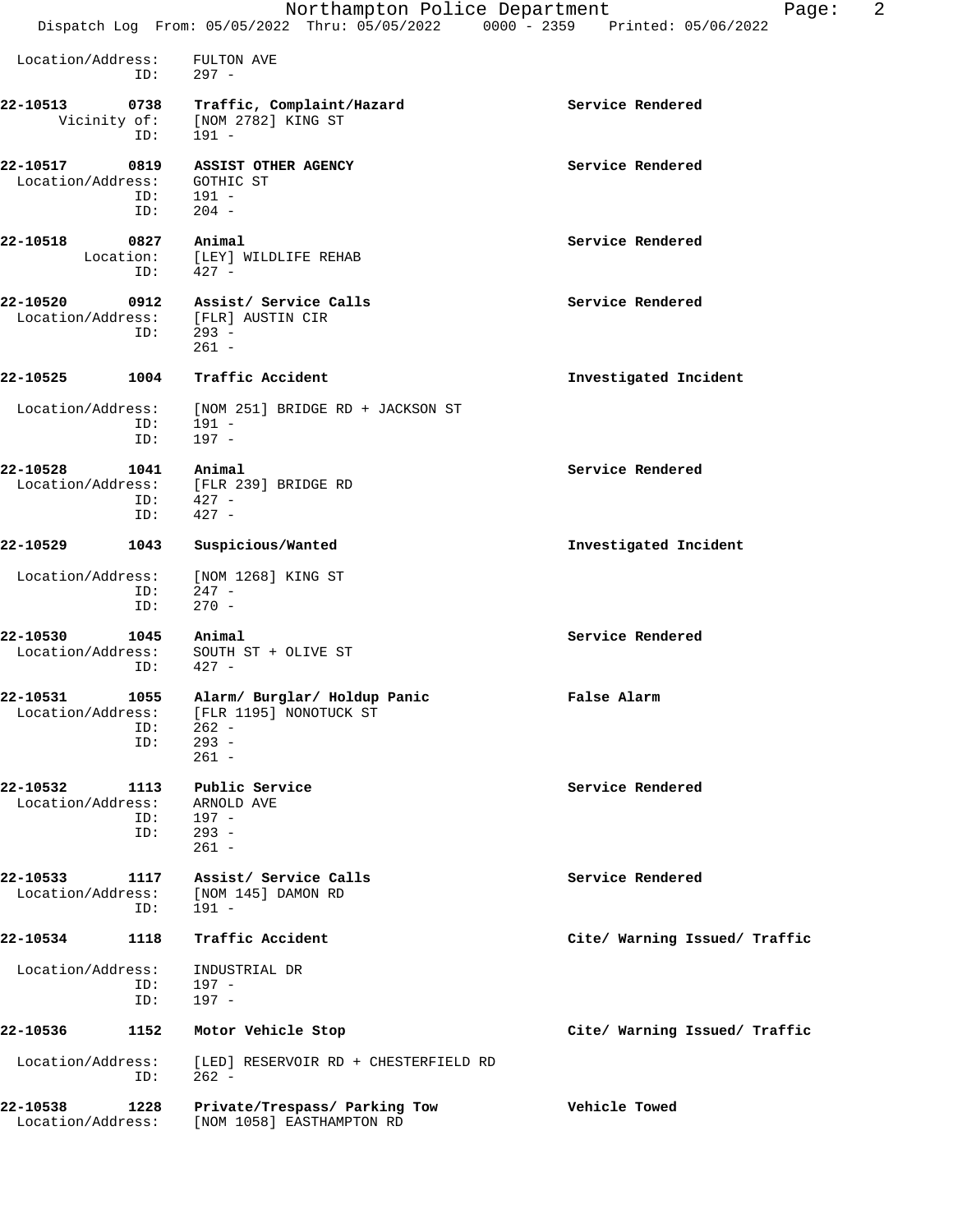|                               |                                          |                                                                              | 3<br>Northampton Police Department<br>Page:<br>Dispatch Log From: 05/05/2022 Thru: 05/05/2022 0000 - 2359 Printed: 05/06/2022 |
|-------------------------------|------------------------------------------|------------------------------------------------------------------------------|-------------------------------------------------------------------------------------------------------------------------------|
| 22-10543                      | 1358                                     | Warrant Service                                                              | Arrest Female 18yrs & Over                                                                                                    |
| Location/Address:             | ID:<br>ID:                               | [NOM 67] LOCUST ST<br>197 -<br>$262 -$                                       |                                                                                                                               |
|                               | Refer To Arrest:                         | $22 - 173 - AR$                                                              | Additional Activity: 05/05/2022 1442 Wojcicki - 5704, Garrett Other 1 Hrs 50 Min                                              |
| 22-10545                      | 1417                                     | Disturbance                                                                  | Investigated Incident                                                                                                         |
| Location/Address:             | ID:<br>ID:<br>ID:                        | KINGSLEY AVE<br>191 -<br>$297 -$<br>197 -                                    |                                                                                                                               |
| 22-10548<br>Location/Address: | 1439<br>ID:                              | Property, Lost/Found<br>MAIN ST<br>$300 -$                                   | Report Done                                                                                                                   |
|                               | Refer To Incident:                       | $22 - 862 - OF$                                                              |                                                                                                                               |
| 22-10550<br>Location/Address: | 1452<br>ID:                              | Traffic, Complaint/Hazard<br>POMEROY TER + BRIDGE ST<br>$144 -$              | Service Rendered                                                                                                              |
| 22-10553                      | 1508                                     | Warrant Service                                                              | Arrest Female 18yrs & Over                                                                                                    |
| Location/Address:             | ID:<br>ID:                               | [FLR 253] N MAPLE ST<br>$291 -$<br>$293 -$<br>$261 -$                        |                                                                                                                               |
| Original Call #:              | Refer To Arrest:                         | 22-10546<br>$22 - 175 - AR$                                                  |                                                                                                                               |
| 22-10557<br>Location/Address: | 1533<br>ID:<br>ID:<br>Refer To Incident: | Traffic Accident<br>[NOM 28] ELM ST<br>$210 -$<br>$287 -$<br>$22 - 864 - OF$ | Report Done                                                                                                                   |
| 22-10560                      | 1614                                     | Traffic Accident                                                             | Investigated Incident                                                                                                         |
| Location/Address:             | ID:                                      | [NOM 145] DAMON RD<br>242 -                                                  |                                                                                                                               |
| 22-10561<br>Location/Address: | 1618<br>ID:<br>Refer To Incident:        | Theft/ Larceny<br>[NOM 2639] PLEASANT ST<br>199 -<br>$22 - 865 - OF$         | Report Done                                                                                                                   |
| 22-10562                      | 1618                                     | Motor Vehicle Stop                                                           | Verbal Warning Given                                                                                                          |
|                               | Vicinity of:<br>ID:                      | [FLR 1263] WESTHAMPTON RD<br>291 -                                           |                                                                                                                               |
| 22-10564<br>Location/Address: | 1638<br>ID:                              | Damage/ Vandalism<br>REVELL AVE<br>$242 -$                                   | Report Done                                                                                                                   |
|                               |                                          | Refer To Incident: 22-866-OF                                                 |                                                                                                                               |
| 22-10565                      | 1639                                     | Motor Vehicle Stop                                                           | Cite/ Warning Issued/ Traffic                                                                                                 |
| Location/Address:             | ID:                                      | PLEASANT ST<br>$242 -$                                                       |                                                                                                                               |
| 22-10566                      | 1643                                     | Trespassing/ Unwanted Guest                                                  | Investigated Incident                                                                                                         |
| Location/Address:             | ID:<br>ID:<br>ID:                        | [FLR 1325] ROCKY HILL RD<br>$287 -$<br>$291 -$<br>$210 -$                    |                                                                                                                               |